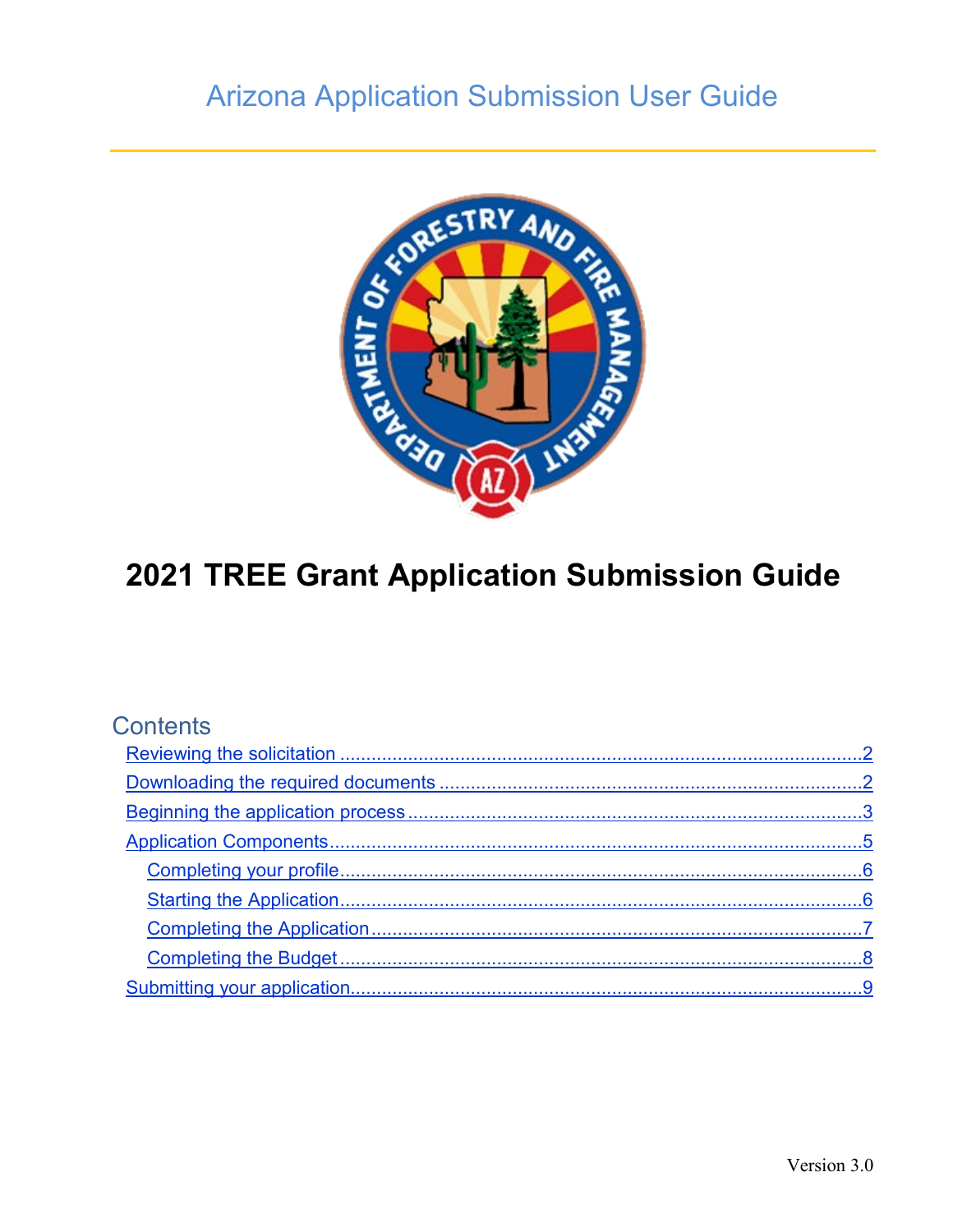#### Reviewing the solicitation

The solicitation is broken up into five parts:

- Summary
- Eligibility
- Financial
- Contact
- Files

In the **Summary**, **Eligibility**, and **Financial** tabs, you can review the program requirements to determine the eligibility of your project/program. In the **Contact** tab, a program contact is listed for additional program related questions. For any technical questions on the submission portal, contact eCivis staff at [support@ecivis.com.](mailto:support@ecivis.com) In the **Files** tab, you will find program and application submittal guidance files along with the documents you are required to complete and submit along with the application:

| <b>Government Organization</b>    |                        |       |                                                                                                                                                                                                                                                                                                                      |
|-----------------------------------|------------------------|-------|----------------------------------------------------------------------------------------------------------------------------------------------------------------------------------------------------------------------------------------------------------------------------------------------------------------------|
| Re-Entry Youth Program            |                        |       |                                                                                                                                                                                                                                                                                                                      |
| $\vee$ Apph                       |                        |       |                                                                                                                                                                                                                                                                                                                      |
| Overview<br>Eligibility           | Financial<br>Contact   | Files |                                                                                                                                                                                                                                                                                                                      |
| ID:                               | N/A                    |       | Summary:                                                                                                                                                                                                                                                                                                             |
| Title:                            | Re-Entry Youth Program |       | The purpose of this program is to assist communities in planning and                                                                                                                                                                                                                                                 |
| <b>Application Start</b><br>Date: | 10/18/2018             |       | implementing comprehensive reentry programs that help young offenders<br>transition successfully into their home communities after release from<br>incarceration. Projects must serve young adults between the ages of 18 and 24<br>who have been involved in the juvenile or adult justice system and who reside in |
| <b>Application End Date:</b>      | 11/09/2018             |       | high-poverty, high-crime communities. Awards will be distributed to a<br>combination or rural- and urban-serving organizations.                                                                                                                                                                                      |
| CFDA:                             | N/A                    |       |                                                                                                                                                                                                                                                                                                                      |
| Reference IIRI :                  |                        |       |                                                                                                                                                                                                                                                                                                                      |

#### <span id="page-1-0"></span>Downloading the required documents

Before beginning the application process it is critical that all required documents are downloaded and completed. Also, the guidance documents should be downloaded for reference during the application process.

1. Click on the title of the file to download the document:<br>Government Organization

| Re-Entry Youth Program                                     |                                                                                                                                                                                                                                                                                                                                                                                                                                                                                                                                                                                                                           |
|------------------------------------------------------------|---------------------------------------------------------------------------------------------------------------------------------------------------------------------------------------------------------------------------------------------------------------------------------------------------------------------------------------------------------------------------------------------------------------------------------------------------------------------------------------------------------------------------------------------------------------------------------------------------------------------------|
| $\vee$ Apply                                               |                                                                                                                                                                                                                                                                                                                                                                                                                                                                                                                                                                                                                           |
| Files<br>Eligibility<br>Financial<br>Contact<br>Overview   |                                                                                                                                                                                                                                                                                                                                                                                                                                                                                                                                                                                                                           |
| Files:                                                     | <b>File Notes:</b>                                                                                                                                                                                                                                                                                                                                                                                                                                                                                                                                                                                                        |
| NOFA:<br>MOFA (10.9 Kb)<br>FAQ:<br><b>n</b> FAQs (10.9 Kb) | The NOFA file contains general program information. The Guide file contains<br>additional program information. Portions of the code of federal regulations (CFR)<br>pertaining to this program are included as the ProgramRule file. The InterimRule<br>file contains updated program information. The SpecialNotice file contains<br>special instructions regarding the submission of consolidated and annual action<br>plans for FY 2018. The Allocations file contains information on allocations<br>through this program. Additional program resources can be found online<br>at www.hudexchange.info/programs/home/. |
|                                                            |                                                                                                                                                                                                                                                                                                                                                                                                                                                                                                                                                                                                                           |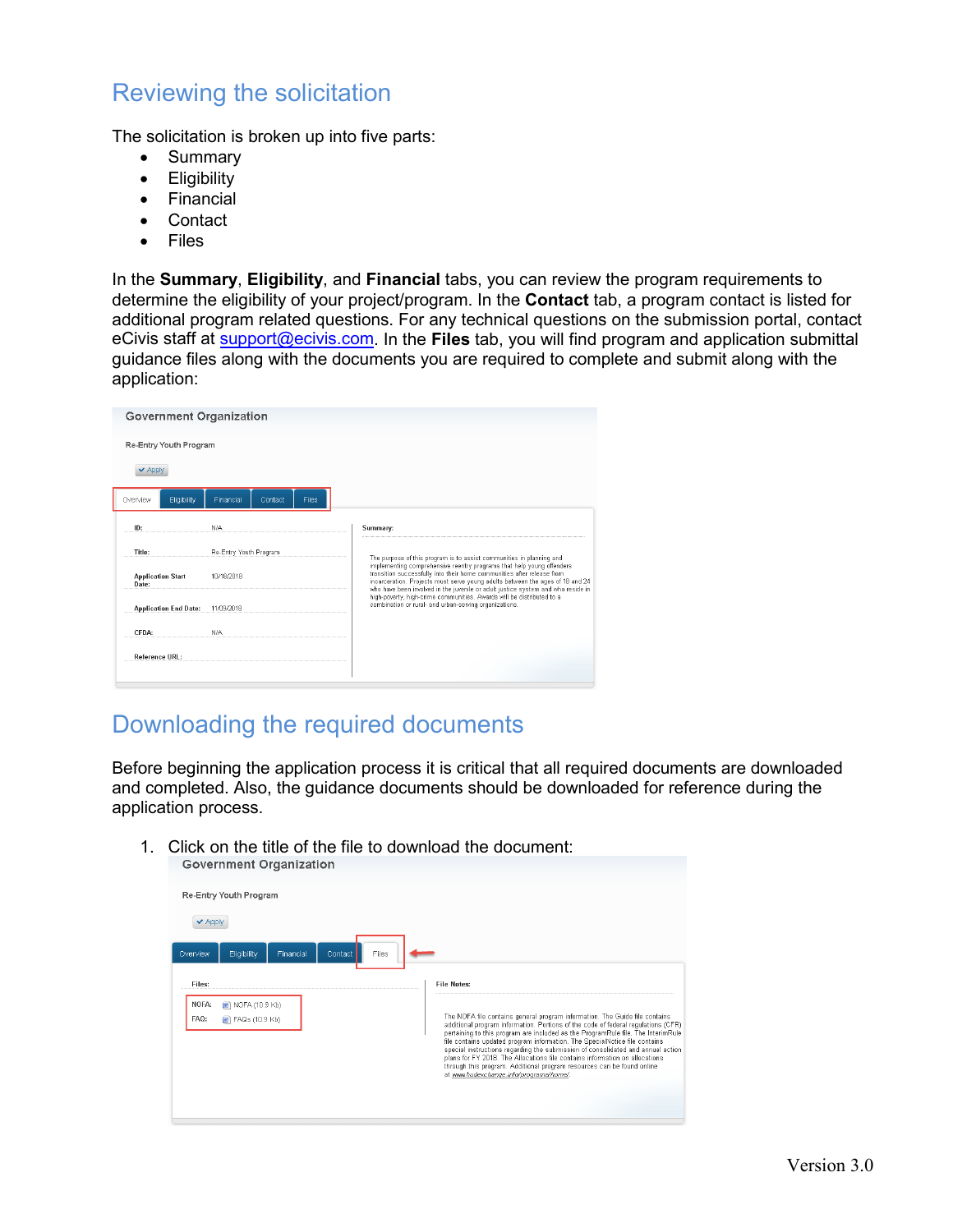#### <span id="page-2-0"></span>Beginning the application process

1. When you are ready to begin the application process, click on the *Apply* button on the top left side of the screen. You will be taken to the online grant application portal where you can begin filling out your application and uploading all the required documents:

| Apply                             |                               |                                                                                                                                                                                                                                                                                                                      |
|-----------------------------------|-------------------------------|----------------------------------------------------------------------------------------------------------------------------------------------------------------------------------------------------------------------------------------------------------------------------------------------------------------------|
| Eligibility<br>Overview           | Financial<br>Files<br>Contact |                                                                                                                                                                                                                                                                                                                      |
| ID:                               | <b>N/A</b>                    | Summary:                                                                                                                                                                                                                                                                                                             |
| Title:                            | Re-Entry Youth Program        | The purpose of this program is to assist communities in planning and                                                                                                                                                                                                                                                 |
| <b>Application Start</b><br>Date: | 10/18/2018                    | implementing comprehensive reentry programs that help young offenders<br>transition successfully into their home communities after release from<br>incarceration. Projects must serve young adults between the ages of 18 and 24<br>who have been involved in the juvenile or adult justice system and who reside in |
| <b>Application End Date:</b>      | 11/09/2018                    | high-poverty, high-crime communities. Awards will be distributed to a<br>combination or rural- and urban-serving organizations.                                                                                                                                                                                      |
| CFDA:                             | N/A                           |                                                                                                                                                                                                                                                                                                                      |
| Reference URL:                    |                               |                                                                                                                                                                                                                                                                                                                      |

2. Log in to the Portal. If you are a current eCivis user, you can enter your eCivis username and password to log in; then, click on the eCivis Login button. If you created a Portal account, enter your information and then click on the Portal Login button. If this is your first time using the *Portal* you will need to click on the green *Create an account* button to create your account:

| <b>Welcome to the Portal</b>                                                                                                                                                         | Login                                                                                     |
|--------------------------------------------------------------------------------------------------------------------------------------------------------------------------------------|-------------------------------------------------------------------------------------------|
| This service provided by eCivis<br>makes it possible for interested<br>parties to save, collaborate, and<br>apply for solicitations.<br>Login, or create a free account to<br>start. | Password<br>(Minimum 8 chars, alphanumeric with symbol(s))                                |
|                                                                                                                                                                                      | eCivis <sup>®</sup> Login<br>Portal Login<br>or                                           |
|                                                                                                                                                                                      | Do not have an account?<br>Create an account                                              |
|                                                                                                                                                                                      | eCivis Grants Network user?<br>Use your existing login above and the eCivis Login button. |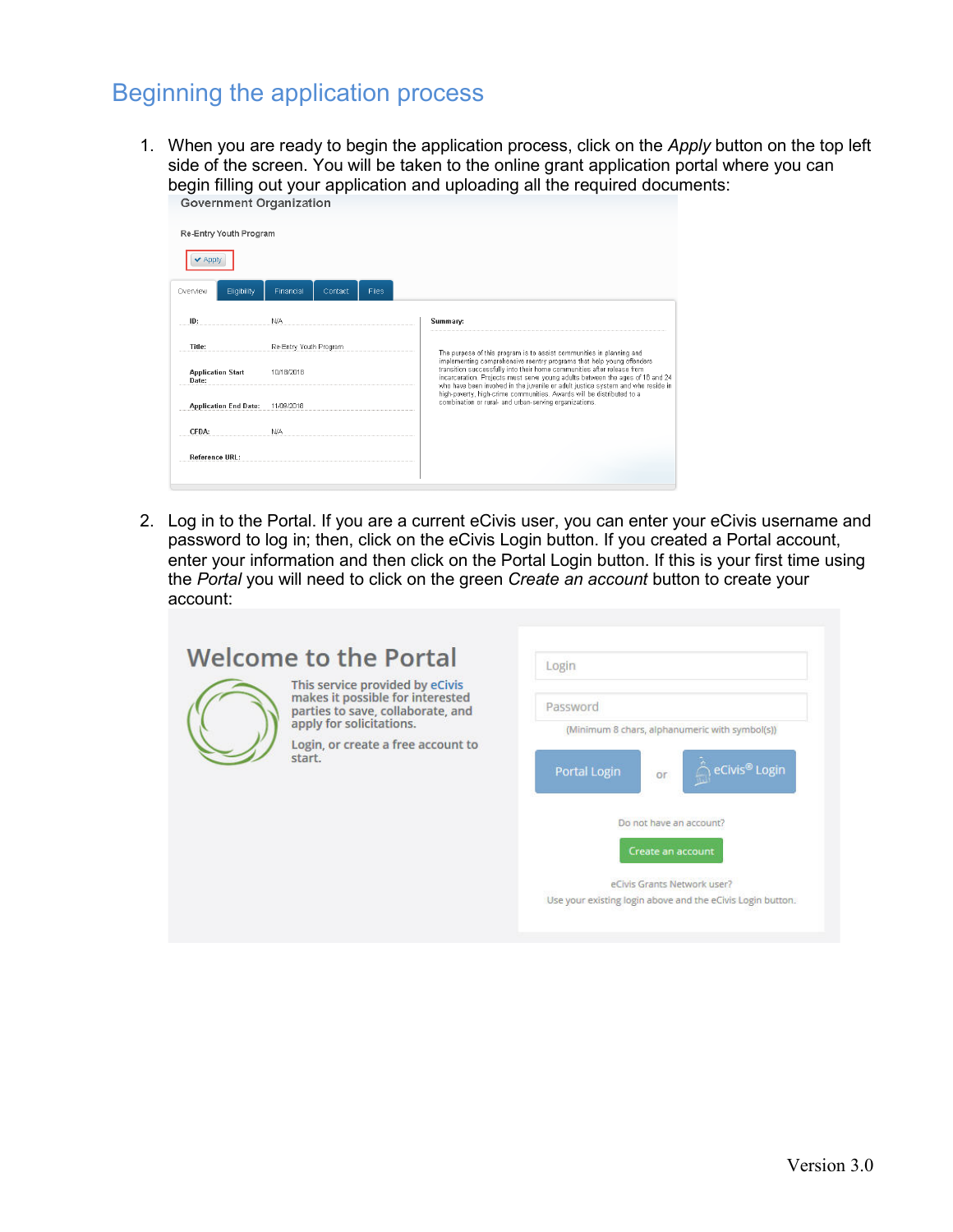- 3. On the *Create an account page,* enter basic information:
	- a. First name
	- b. Last name
	- c. Email address
	- d. Password

| <b>New Account Signup</b>                                                                                                                         |
|---------------------------------------------------------------------------------------------------------------------------------------------------|
| Welcome to the grant application portal. This free service provided by eCivis allows grant seeking applicants the ability to save,<br>collaborate |
| <b>First Name</b>                                                                                                                                 |
| <b>Last Name</b>                                                                                                                                  |
| <b>Email Address</b>                                                                                                                              |
| Passphrase                                                                                                                                        |
| Weak                                                                                                                                              |
| Sign Up                                                                                                                                           |
| <b>CARLING COMMUNICATION CONTINUES.</b>                                                                                                           |

- 4. After clicking *Sign up* you will be sent an email confirming your email address to complete the process:
	- In the email verification, click on "Please verify your email":



• This will bring you back to the Portal login. Enter your full email address and password, then click on *Portal Login*:

|                                                                                                          | Thank you for confirming your email.<br>Please log in using your new Portal<br>account. |
|----------------------------------------------------------------------------------------------------------|-----------------------------------------------------------------------------------------|
| <b>Welcome to the Portal</b>                                                                             | Email verified. Please log in.                                                          |
| This service provided by eCivis<br>makes it possible for interested<br>parties to save, collaborate, and | Login                                                                                   |
| apply for solicitations.<br>Login, or create a free account to                                           | Password                                                                                |
| start.                                                                                                   | (Minimum 8 chars, alphanumeric with symbol(s))                                          |
|                                                                                                          | eCivis <sup>®</sup> Login<br><b>Portal Login</b><br>or                                  |
|                                                                                                          | Do not have an account?                                                                 |
|                                                                                                          | Create an account                                                                       |
|                                                                                                          | eCivis Grants Network user?                                                             |
|                                                                                                          | Use your existing login above and the eCivis Login button.                              |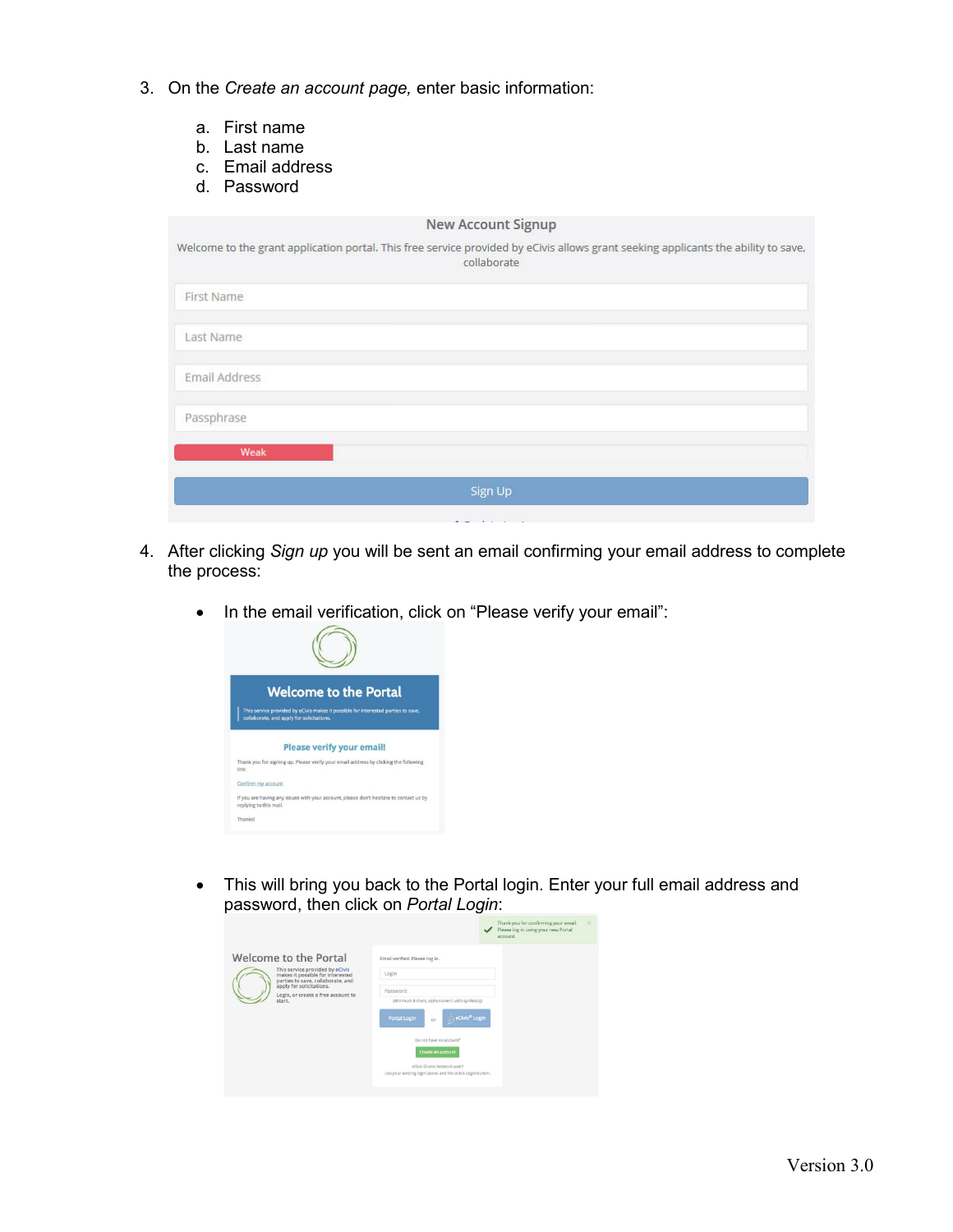5. Once you have logged in and verified your email address, you will be brought back to the original application you desired to apply for. Prior to beginning the application, you will need to verify your account and log into the grant management system:

|                                    | $\equiv$                                                                                                                                                                                                                                                                    | David Shea <sup>→</sup> Log out                                                        |
|------------------------------------|-----------------------------------------------------------------------------------------------------------------------------------------------------------------------------------------------------------------------------------------------------------------------------|----------------------------------------------------------------------------------------|
| <b>#</b> My Applications           |                                                                                                                                                                                                                                                                             |                                                                                        |
| <b>专 My Awards</b><br>& My Profile | <b>Accivis</b> Government Organization<br>Community Development<br>Re-Entry Youth Program                                                                                                                                                                                   |                                                                                        |
|                                    | Application Submission Draft                                                                                                                                                                                                                                                |                                                                                        |
|                                    | <b>Budget Worksheet</b><br><b>Grant Application</b>                                                                                                                                                                                                                         |                                                                                        |
|                                    | Sign In/Sign Up Instructions                                                                                                                                                                                                                                                | Sign In                                                                                |
|                                    | For New Users:                                                                                                                                                                                                                                                              | Log in with your Grant Management System account                                       |
|                                    | By clicking Sign Up, you will be prompted to<br>enter your email address and create a<br>password. Your password must be at least 8<br>characters in length. Once you have chosen<br>your password, your account will be created<br>and you will gain access to the portal. | By accessing this system through this login button, you agree to the Privacy<br>Policy |

### <span id="page-4-0"></span>Application Components

Open any program guidance files and use this to reference how each section of the application should be completed.

There are two primary sections to the application:

- 1. **Profile**
- 2. **Application**

|                     | <b>Application Submission Draft</b> |                 |                             |
|---------------------|-------------------------------------|-----------------|-----------------------------|
| 2 Grant Application |                                     |                 |                             |
| Profile             | Homepage                            |                 |                             |
|                     | Profile                             | Action Required | $\epsilon$<br>$\circledast$ |
|                     |                                     |                 |                             |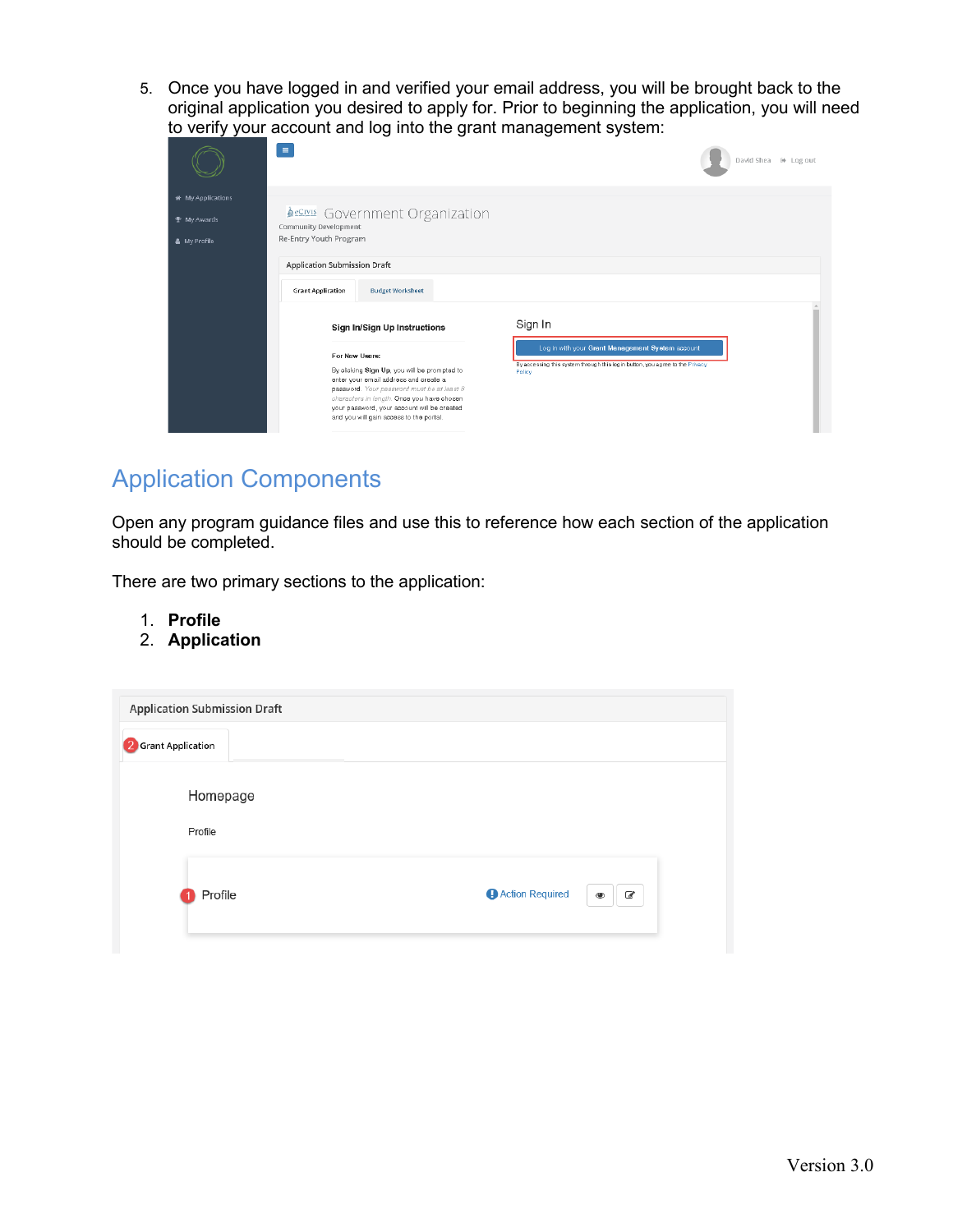#### <span id="page-5-0"></span>Completing your profile

1. To begin working on the profile, click on the pencil icon:

| Homepage |                                       |
|----------|---------------------------------------|
| Profile  |                                       |
| Profile  | Action Required<br>$\circledast$<br>€ |

2. Complete all required fields, marked with a red asterisk. If you plan to complete your profile at a later time, select *Save Draft*. To complete your profile, select *Save.* Your profile will need to be completed prior to starting the application:<br>
Profile

| Profile | $\bigotimes$ Complete | Ø<br>⊛ |
|---------|-----------------------|--------|
|         |                       |        |

#### <span id="page-5-1"></span>Starting the Application

After you have completed your profile, the application will be available. The two main sections of your submission is the Application Tab and the Budget Tab.

1. From the Grant Application Tab click on *Get Started* to access your application:

| Profile                                             | <b>O</b> Complete | $\mathcal{Q}$<br>$\circledcirc$ |
|-----------------------------------------------------|-------------------|---------------------------------|
| ------------------------<br>Ť<br><b>Get Started</b> |                   |                                 |

2. Your application can also appear as an Untitled application. Click on the yellow box titled *Application Process* to access your application: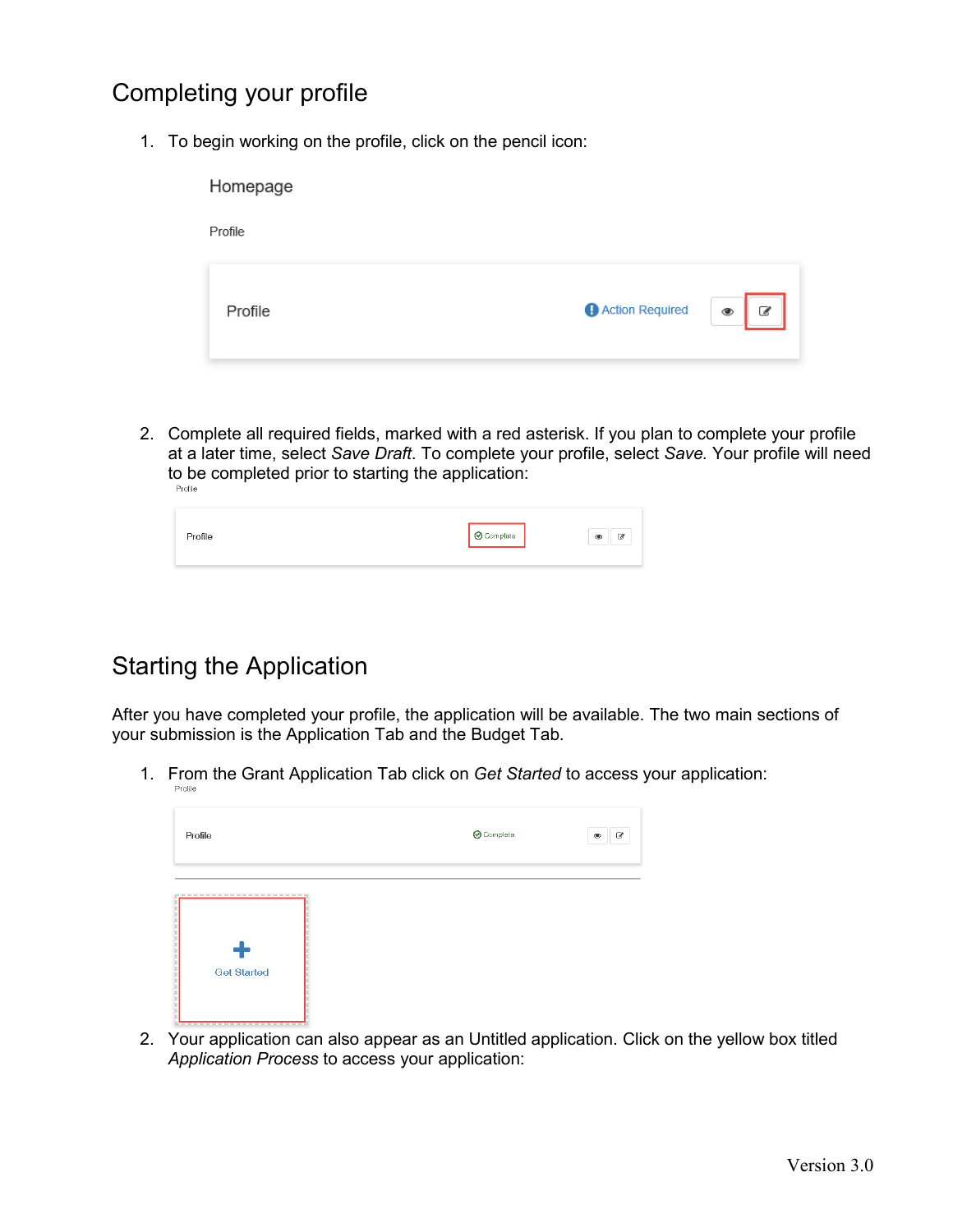| Profile                    | <b>⊙</b> Complete | €<br>۲ |
|----------------------------|-------------------|--------|
| Untitled                   |                   |        |
|                            |                   |        |
| Created on 11/07/2018      |                   |        |
| <b>Application Process</b> |                   |        |

3. Some solicitations will allow you to submit more than one application. To start a new application, click on *Add Another.* To continue work on an application that was already started, click on the yellow box titled *Application Process*: Profile

| Profile            |                            | Complete | $\overline{a}$<br>$\circledcirc$ |
|--------------------|----------------------------|----------|----------------------------------|
|                    | <b>Untitled</b>            |          |                                  |
| <b>Add Another</b> | Created on 03/08/2019      |          |                                  |
|                    | <b>Application Process</b> |          |                                  |

#### <span id="page-6-0"></span>Completing the Application

The *Application* section contains 6 standard narrative fields, 3 program specific narrative fields, and additional required file uploads (if applicable). Refer to your program specific guidance on the appropriate content for each field.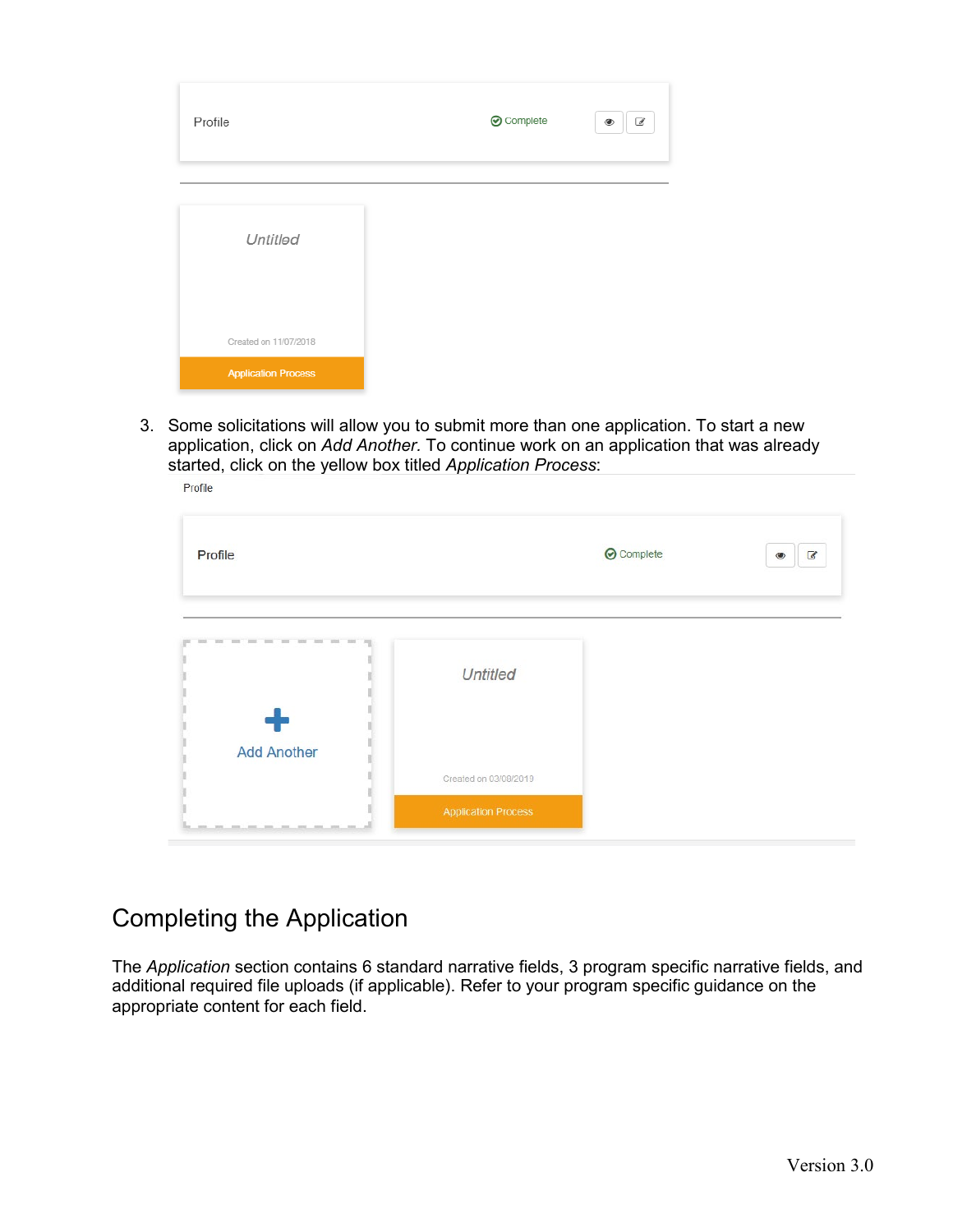1. Click on the Writing icon to begin completing your application:<br>
Homepage > Untitled

| <b>Application Process</b> |             |                            |
|----------------------------|-------------|----------------------------|
| Applications               | In Progress | $\mathcal G$<br>$^{\circ}$ |
| First Stage Submission     |             | Submit                     |

2. Complete all required fields. At the bottom of the page select *Save Draft* to save your work and complete at a later time. To complete your full application select *Save*:

| <b>O</b> Complete | €<br>◉ |
|-------------------|--------|
|                   | Submit |
|                   |        |

3. Now let's work on the Budget portion of your submission **BEFORE** clicking on Submit.

#### <span id="page-7-0"></span>Completing the Budget

The 2021 TREE Grant Budget Worksheet can be located under the "File" tab on the solicitation webpage:



Please complete the Budget Worksheet and upload the document with your application.